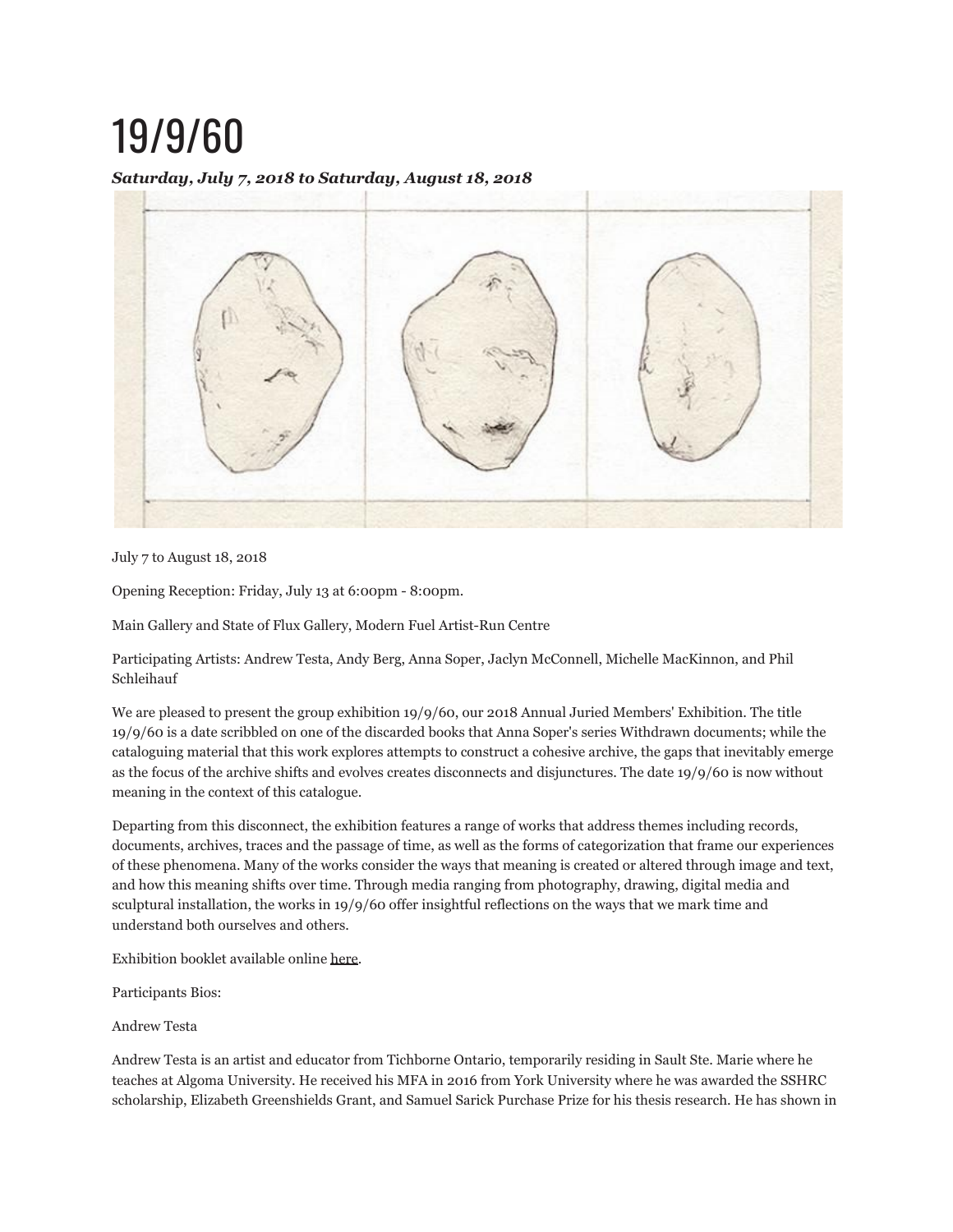exhibitions across Canada with an upcoming solo exhibition at Martha Street Studio. Working through printmaking, drawing, artist books, sounds, and wall installations, his practice is an inquiry into the spaces between object (whether thing, space, place), perception, word, image, and the experiences these meetings entail.

#### Andy Berg

Berg's work is as a creative, a holistic thinker and practitioner, a quester and walker on the land. Berg returned to school as a mature student, obtained a BFAH with distinction, 2008, engages a critical art practice concerned with environmental, feminist, holistic health, healing, walking, TRC and public engagement processes that help raise us up beyond the colonization of late Western capitalism. She was selected as Kingston's artist by "Great Art for Great Lakes" in 2017, and facilitated a community-engagement public art project called Aqua Viva, a Canada 150 project, housed pemanently in the Tett Centre, Kingston. Andy Berg is the sculpture pen name for Anna Elmberg Wright.

#### Anna Soper

 I received my BFA from OCAD University, where I studied abroad at the Glasgow School of Art (2008), and won the 2011 OCAD University Medal in Photography. In 2016, I graduated from Western University with a Master of Library and Information Science degree. The following year, I took part in Your Own Grad School, a visual arts residency jointly hosted by the Modern Fuel Artist-run Centre, and the Agnes Etherington Art Centre. In addition, I have exhibited my work in Toronto, London, UK, and New York. My practice is informed by my work as a librarian, and I am particularly interested in ephemera, the book as an object, and the history of science illustration. As a photographer, I enjoy an experimental approach to imagemaking, and often weave other media into my work. Biblia and Withdrawn are both engaged with the history of the printed book.

Biblia's collaged title pages (culled from books digitized by Google contractors), are stained with tea and salt; mimicking the effects of time and age on a manuscript. One image bears a dash of glitter, in a cheeky reference to the historic practice of illumination. Withdrawn features two endpapers cut from discarded library books. Over time, the acid-rich paper has left an impression of the card pockets and bookplates sandwiched between the pages — in effect, a long exposure.

### Jaclyn McConnell

Jaclyn McConnell (b. 1996 Ottawa, Ontario) is a multi-disciplinary artist working primarily in oil painting, new-media, and printmaking. Recently graduated from the BFA program at Queen's University she has been a part of numerous group shows across Ontario from Young at Art Ottawa ON, True Originals Toronto ON, Union Gallery Kingston ON, and Print Pulse 30: Travelling Exhibition throughout Western ON. McConnell is a past assistant photographer at South March Studio, Graphic Designer for Studio Q, and contributor for the Undergraduate Review. In 2014, she was awarded the Robert Shotton Memorial Entrance Scholarship and Canon Canada and MTV's True Original Challenge Grand Prize Winner.

#### Michelle MacKinnon

Michelle MacKinnon is an artist and educator based in Tichborne, Ontario and is temporarily residing in Sault Ste. Marie, Ontario. MacKinnon graduated with an MFA (2015) and BFA (2013, Honours, Cum Laude) in Visual Arts from York University. She has participated in residencies at The Banff Centre for the Arts, The Hermitage Museum, and Spark Box Studios. She has exhibited in various galleries across North America and Russia and is a two-time recipient of the Elizabeth Greenshields Foundation Grant.

MacKinnon is currently a Sessional Instructor at Algoma University and has previously taught at York University and Memorial University of Newfoundland.

#### Phil Schleihauf